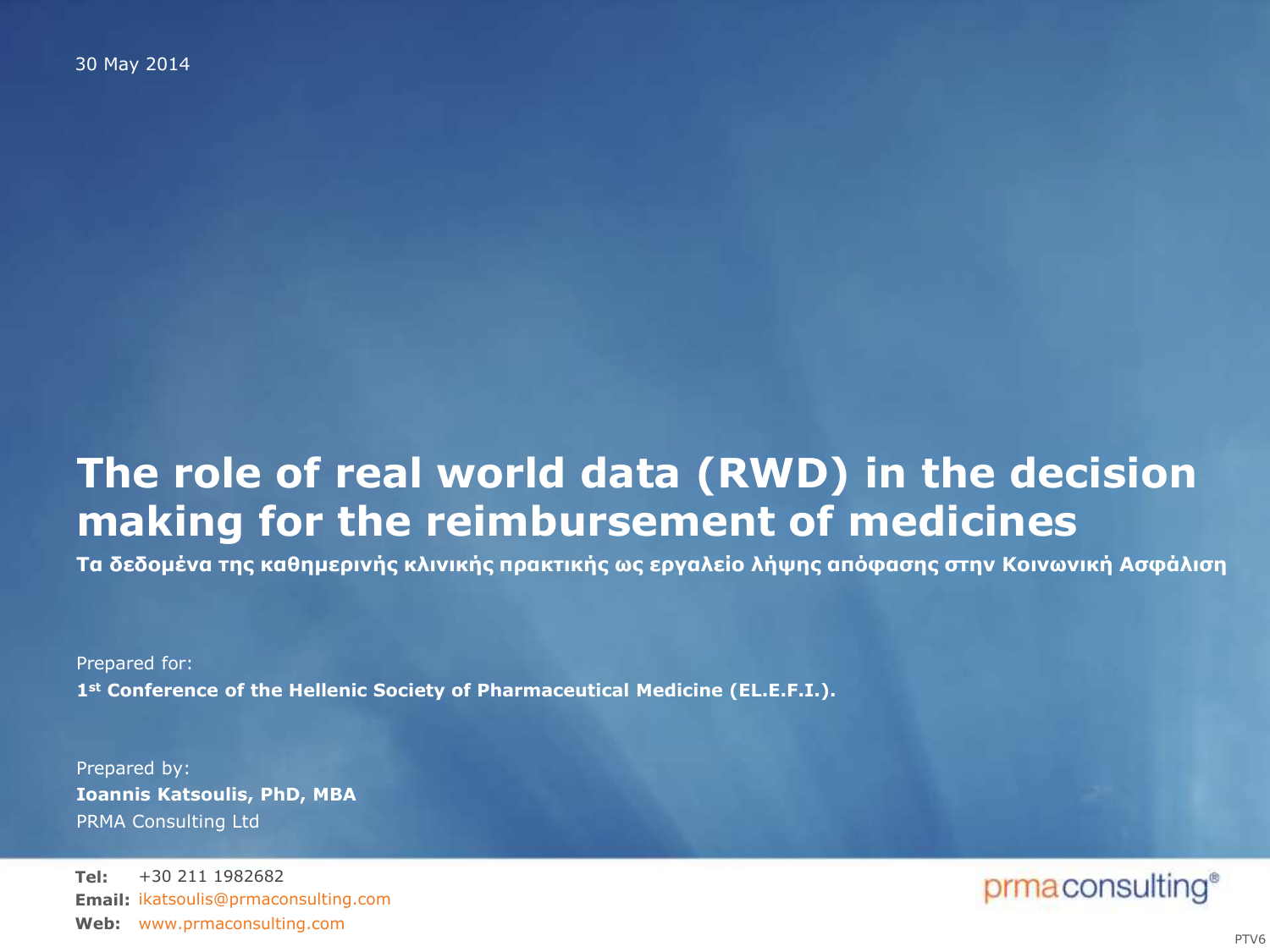# **Contents**



## **1.Background**

- Product lifecycle and value
- HTA requirements
- Pre-approval stage RWD
- Post approval stage RWD
- RWD study designs
- Sources of RWD

## 2.Examples of RWD use

- Pre-approval
- Post-approval
- Niche segments

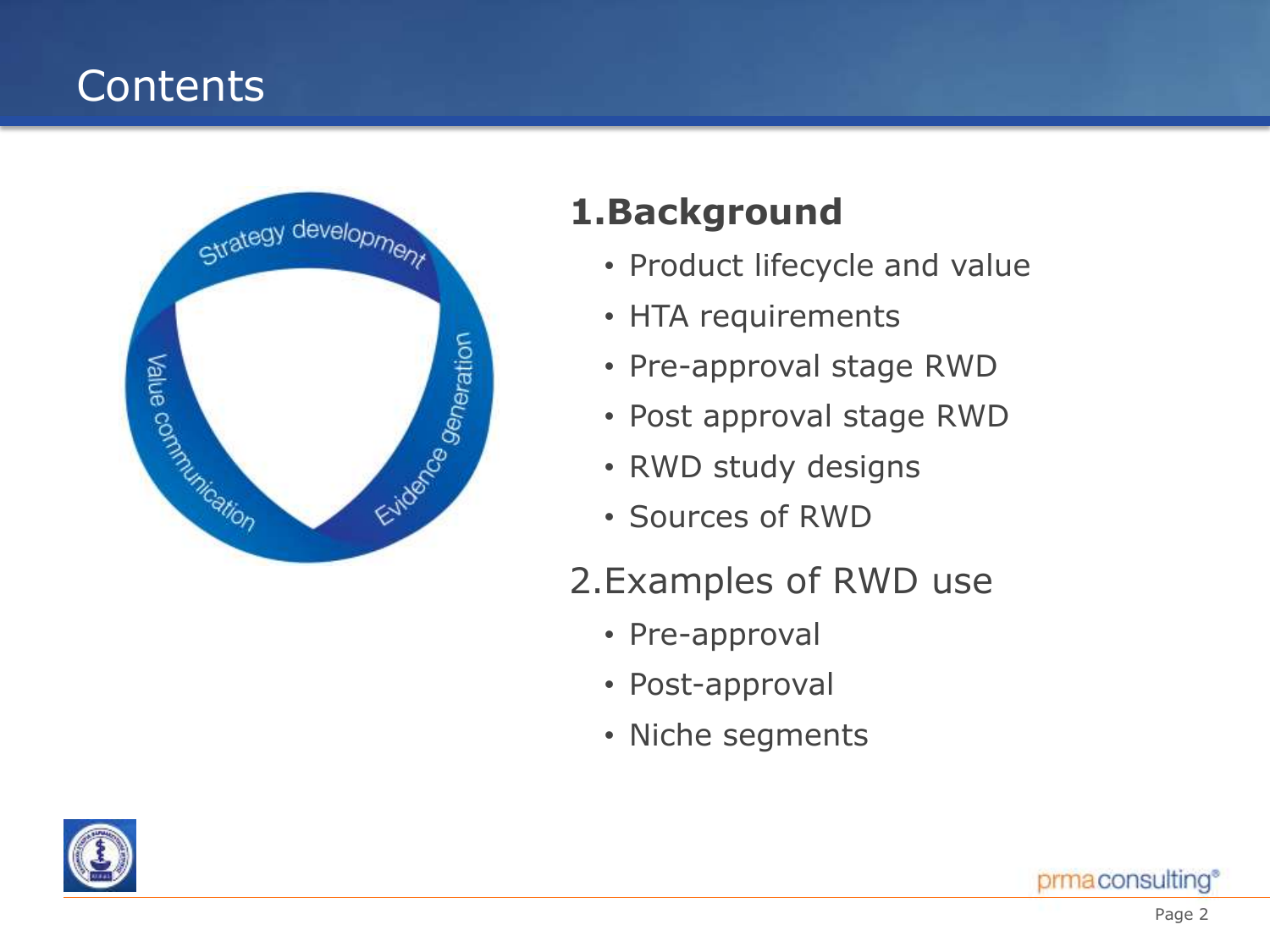# Product development till implementation in healthcare

### **Different goals between stakeholders**

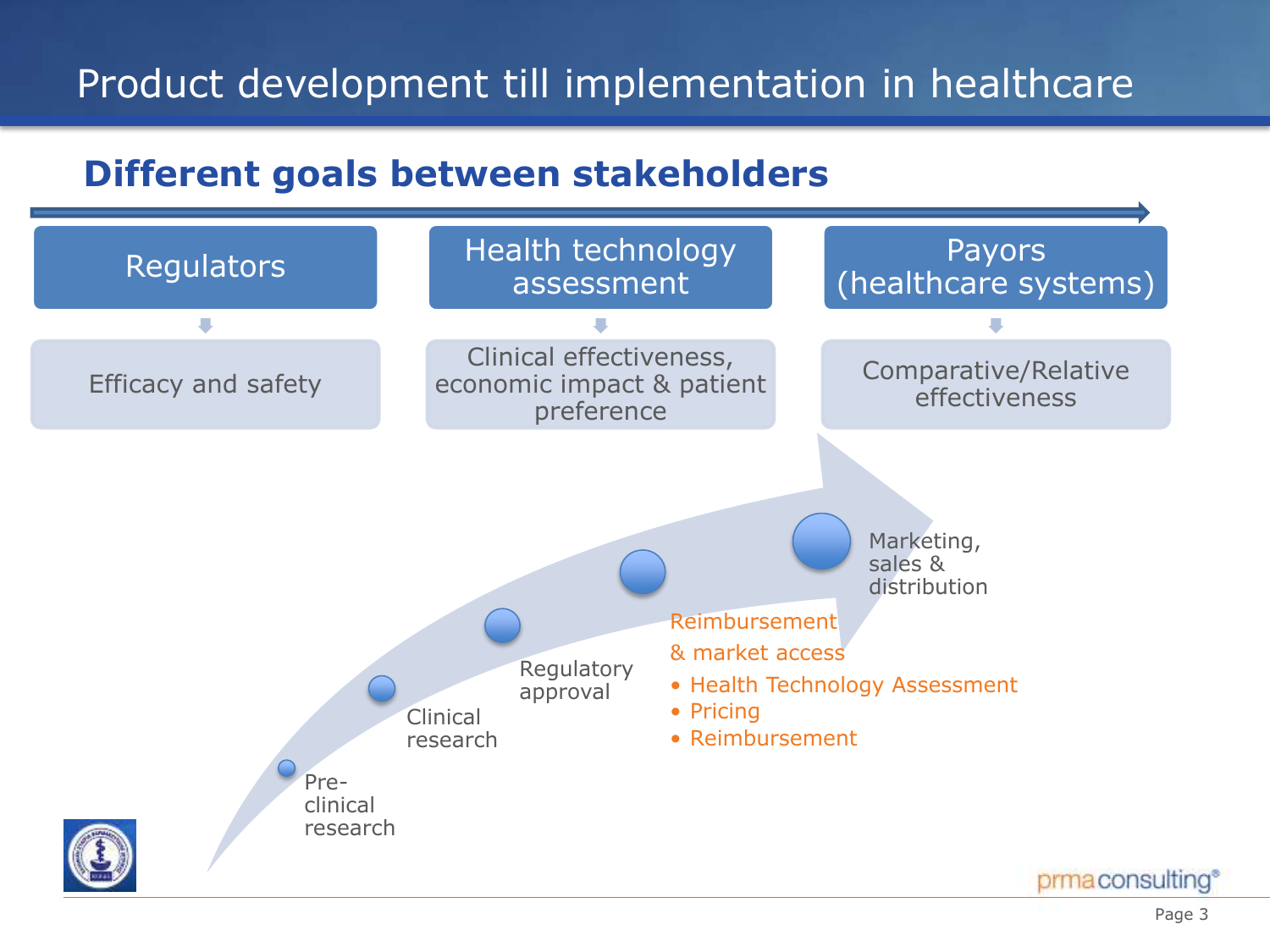# The big picture: Product value



#### **Challenges:**

- Bridge gaps among stakeholders
- Align scientific methodology
- Share and link Real World Data (RWD)



prmaconsulting®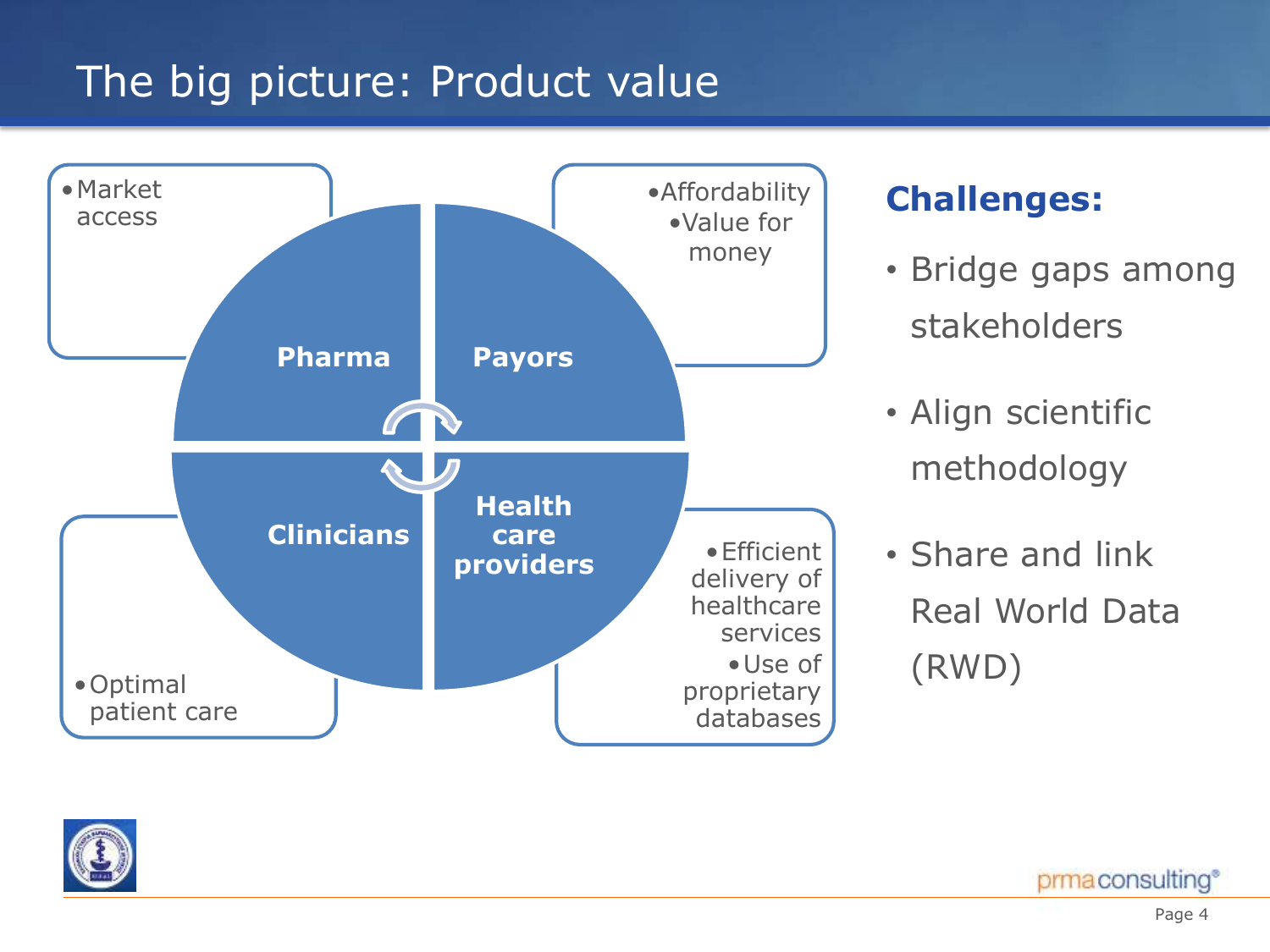# Value steps in the product life cycle

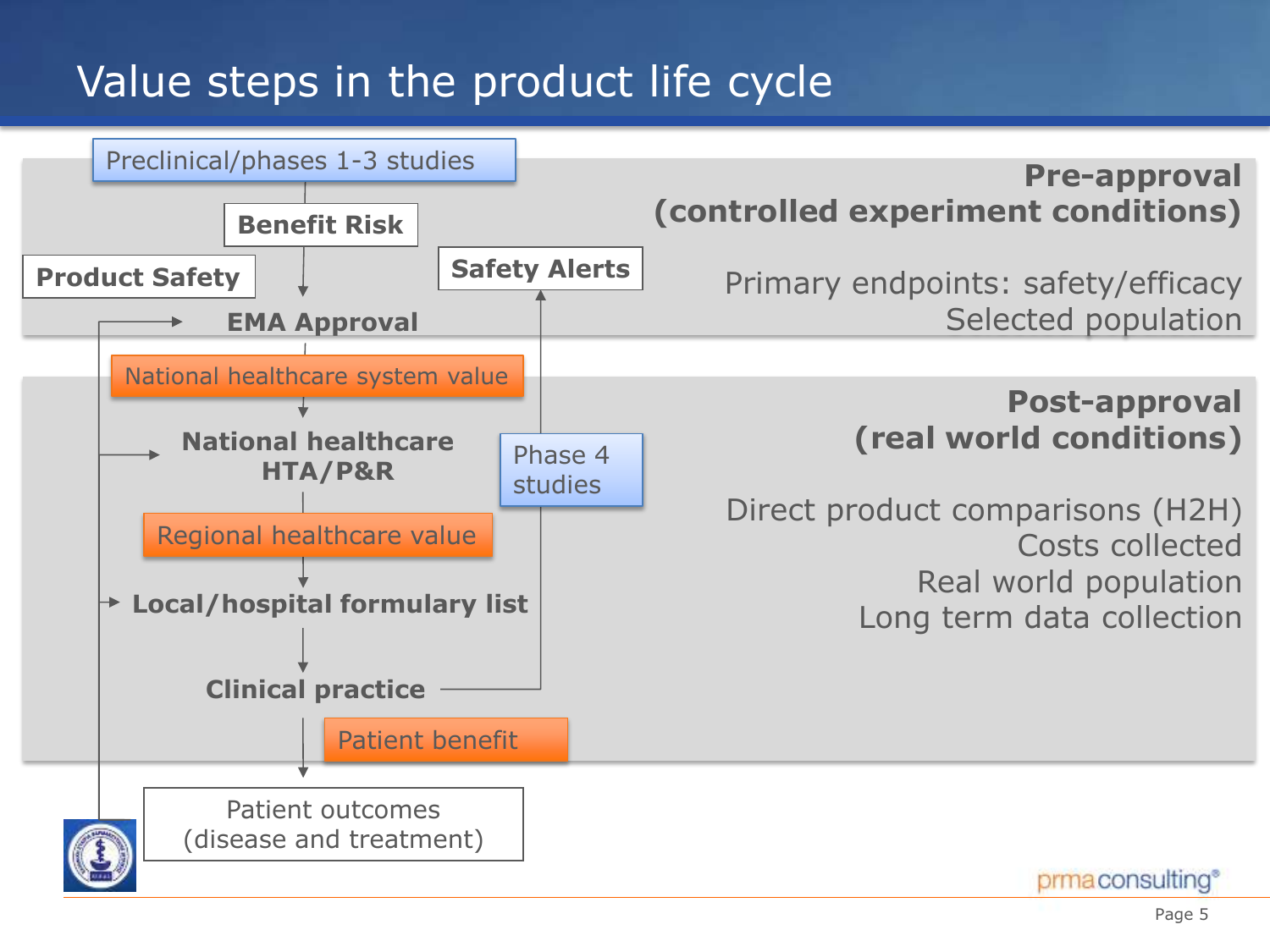## Evidence-based medicine & health technology assessment

**Health technology assessment (HTA): "a multidisciplinary field of policy analysis, studying: medical, economic, social and ethical implications of development, diffusion and use of health technology"**



#### **Regulators:**

Does the health technology work and is it safe?

#### **Payors:**

Is the health technology worth it? Can it work in practice?



http://www.inahta.org/HTA/

prmaconsulting®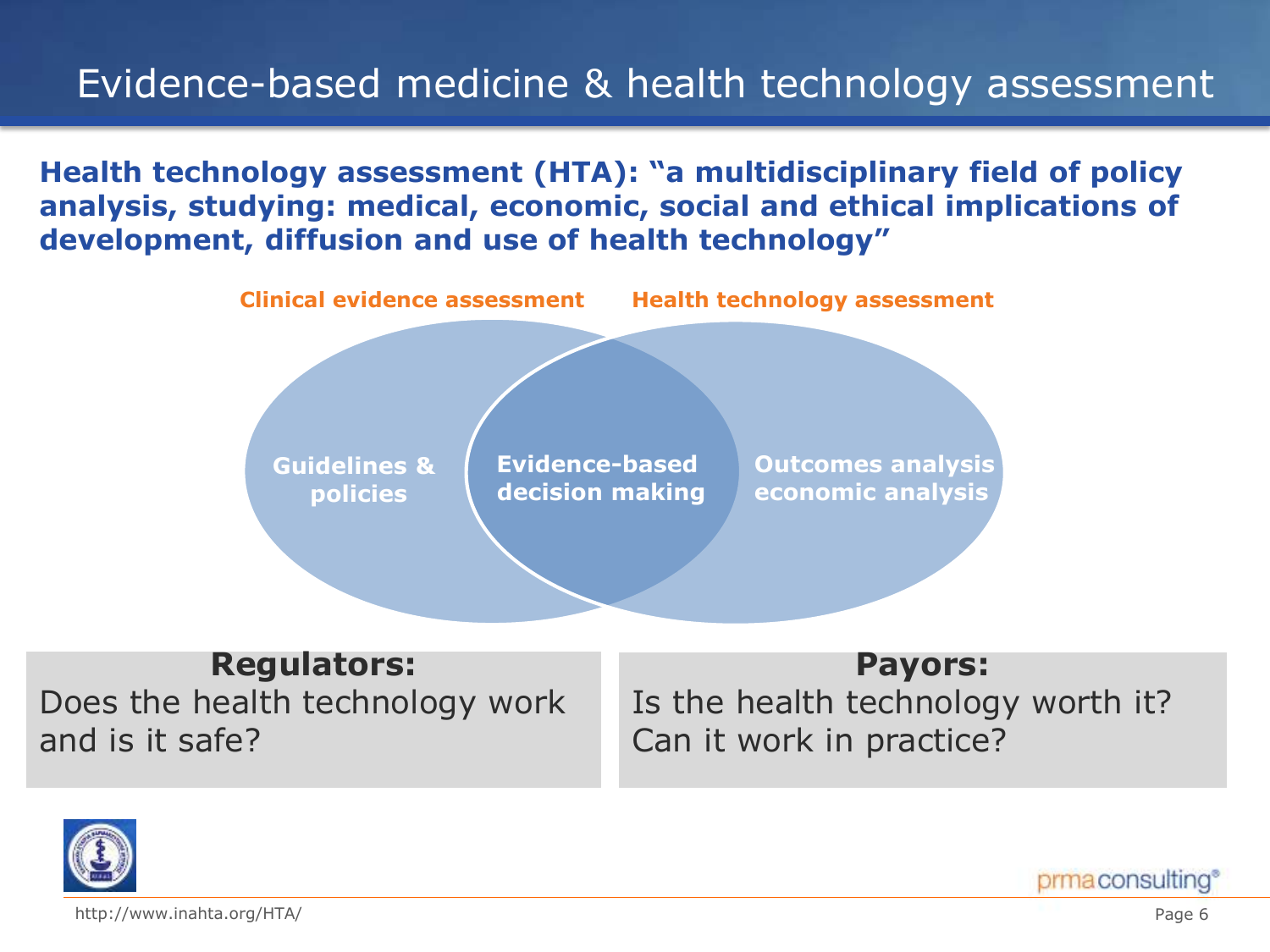# RWD in reimbursement decisions

### **What is real world data (RWD) in healthcare?**

Data not collected in conventional randomized controlled trials (RCTs), providing an understanding of real life practice circumstances, from non-interventional studies

### **Outcomes (RWD in healthcare vs RCTs)**

| <b>Endpoints</b>          | <b>Comparators</b>           |
|---------------------------|------------------------------|
| <b>Safety</b>             | Long term drug effect        |
| <b>Patient population</b> | <b>Economic implications</b> |

#### **Research activity to gather RWD:**

- Before product approval
- After product regulatory approval and marketing

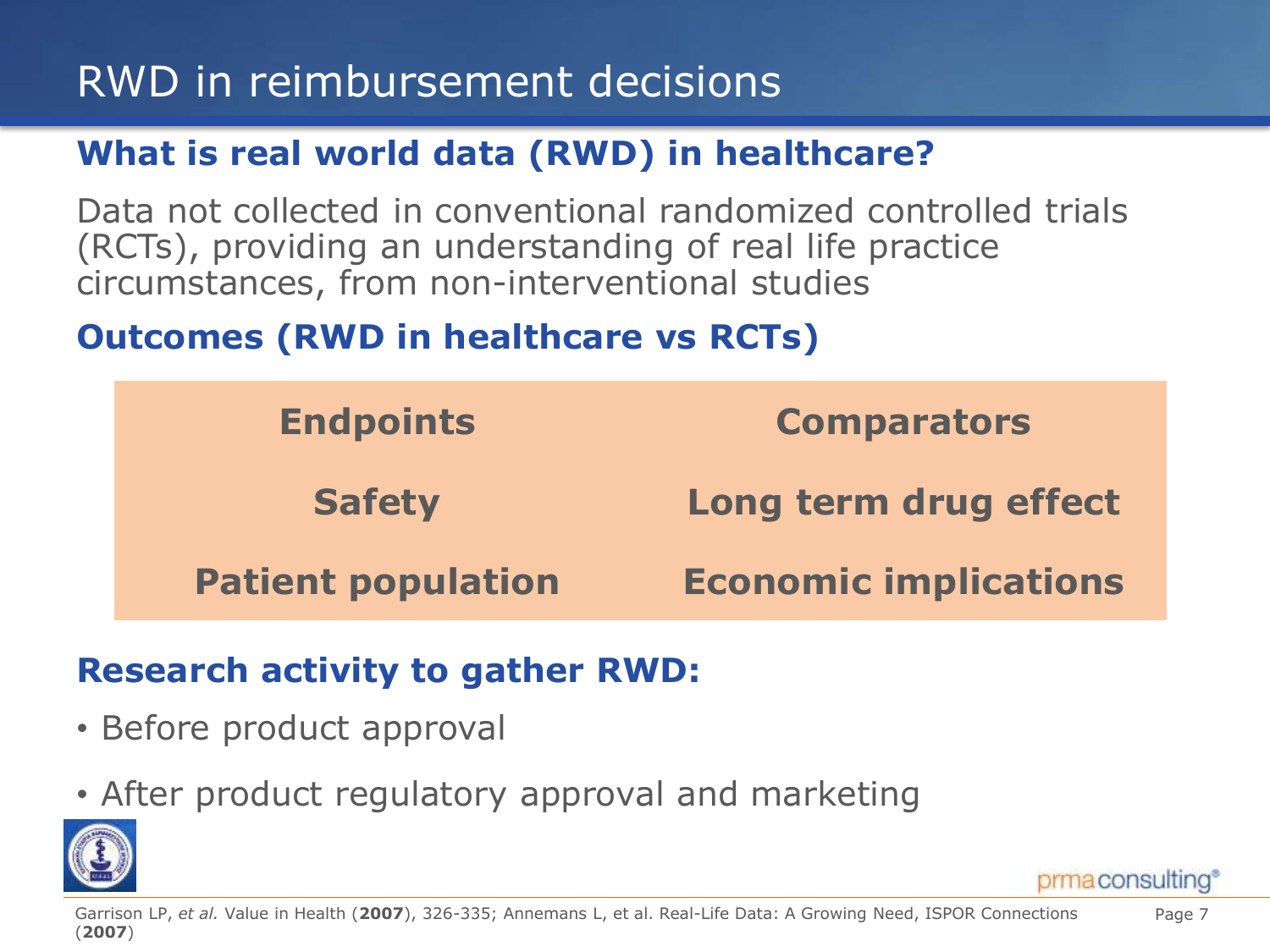# HTA/P&R requirements in European countries

### Need for RWD: health technology assessments, pricing & reimbursement

| <b>Country</b>     | <b>Clinical trial</b> | <b>Economic analysis</b> | Observational/<br>epidemiology | <b>Decision models</b> | <b>Post-marketing</b><br>surveillance |
|--------------------|-----------------------|--------------------------|--------------------------------|------------------------|---------------------------------------|
| <b>Austria</b>     |                       |                          |                                |                        |                                       |
| <b>Denmark</b>     | $\checkmark$          |                          |                                | $\checkmark$           |                                       |
| <b>France</b>      |                       |                          |                                |                        | $\checkmark$                          |
| <b>Germany</b>     | $\checkmark$          | $\checkmark$             |                                | $\checkmark$           |                                       |
| <b>Hungary</b>     | $\checkmark$          |                          | $\checkmark$                   |                        |                                       |
| <b>Italy</b>       | $\checkmark$          | $\checkmark$             |                                |                        | $\checkmark$                          |
| <b>Netherlands</b> | $\checkmark$          |                          | $\checkmark$                   | $\checkmark$           | $\checkmark$                          |
| <b>Portugal</b>    | $\checkmark$          | $\checkmark$             | $\checkmark$                   | $\checkmark$           |                                       |
| <b>Spain</b>       |                       |                          | $\checkmark$                   |                        |                                       |
| <b>Sweden</b>      | $\checkmark$          | $\checkmark$             | $\checkmark$                   | $\checkmark$           | $\checkmark$                          |
| <b>UK</b>          |                       |                          |                                |                        |                                       |



prmaconsulting®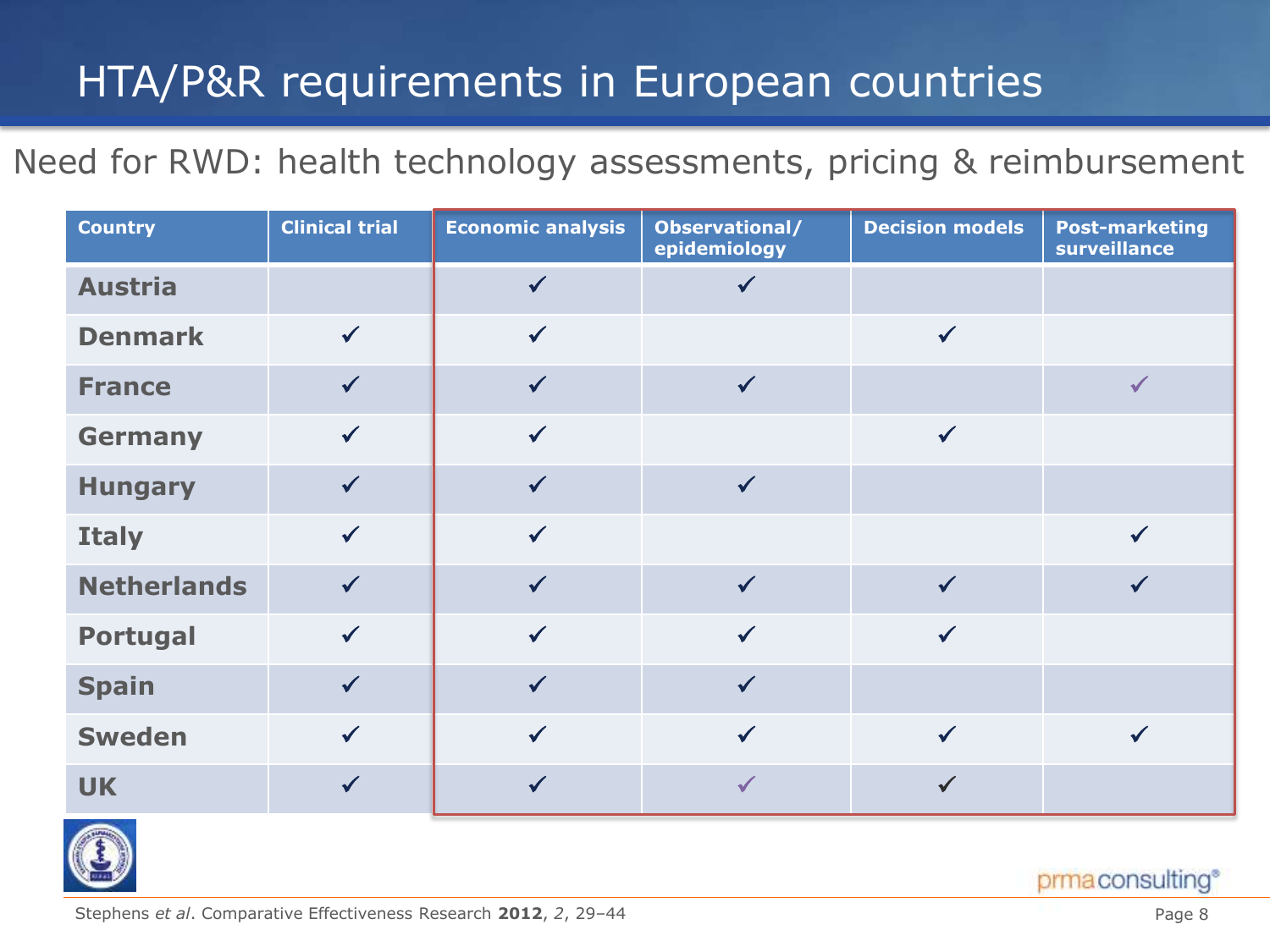# RWD input to projects that support product value



*PRMA Consulting*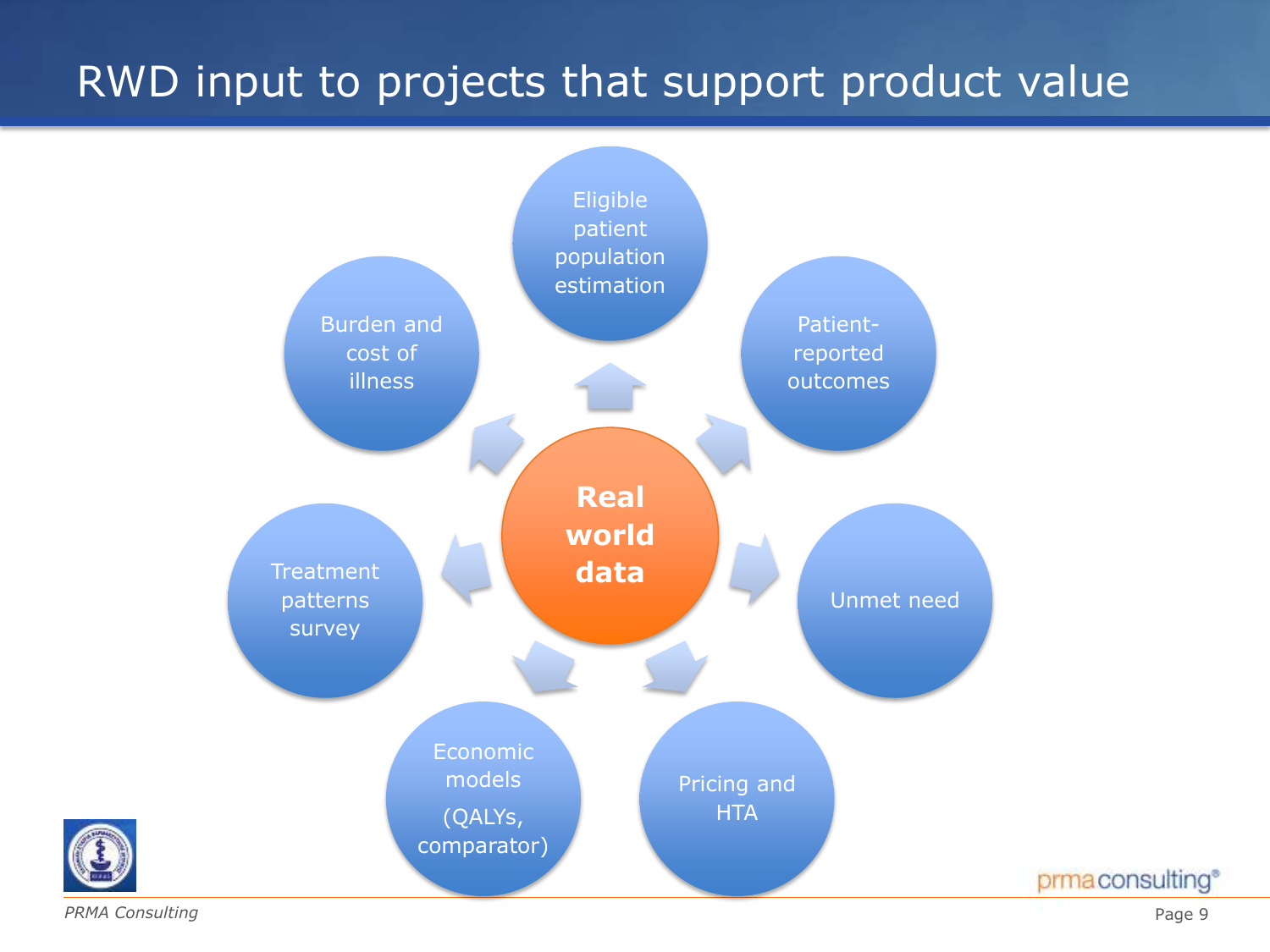# Pre-approval RWD generation

#### **Pre-approval RWD collection includes:**

- Epidemiological data
- Data on current patients' management
- Identification of unmet medical needs
- Determination of costs associated with a disease or treatment related-events, in terms of longer term outcomes, and in comparison with the current standard of care.
- Inputs for cost-effectiveness and budget impact models

### **Questions to answer:**

- What is the actual incidence of treatment failure in real life?
- What is the burden of the disease to the patient or the wider society?

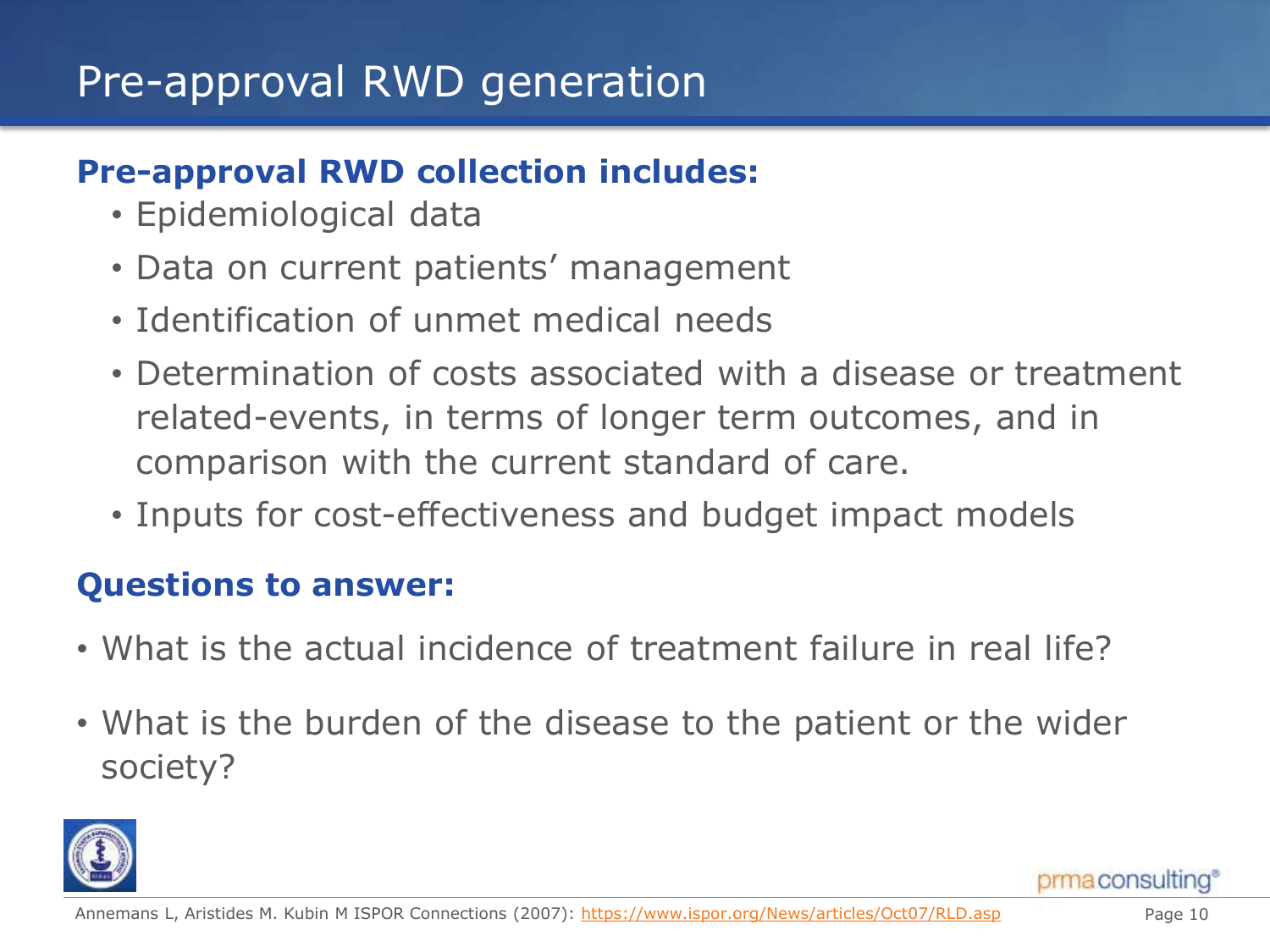# Post-approval RWD generation

## **RWD collection after regulatory approval allows:**

- Effectiveness to be demonstrated against key competitors
- Generation of evidence on:
	- medication adherence
	- compliance parameters
	- long-term clinical events
	- differentiation in sub-populations
	- potential off-label use
	- evaluation of the changing treatment landscape.

### **Question to answer:**

• What is the actual safety or effectiveness in real-world clinical settings vs observed drug efficacy?

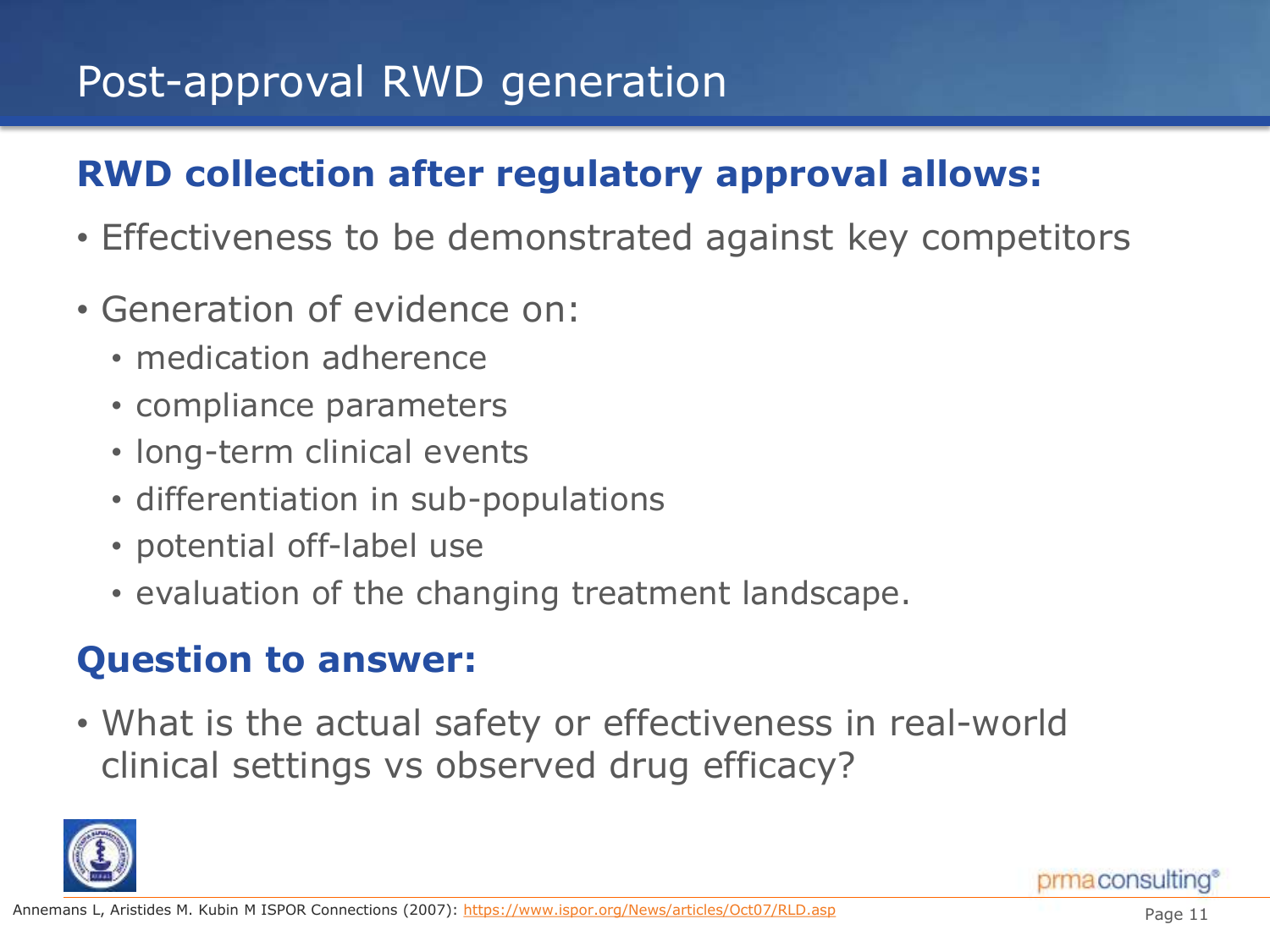# RWD study designs and data collection

### **Study designs providing evidence for coverage and payment decisions:**

## **Registries**:

• Large patient population reflecting RW patients, management practices, and outcomes.



# **Claims databases/electronic medical records**:

• Billing codes from health care providers (physicians, pharmacies, hospitals) submitted to payors (insurance companies, public healthcare system)

## **Practical or pragmatic clinical trials (PCTs) observational studies**:

- Longitudinal care, drugs, devices, and diagnostic (biological or imaging) used.
- Developed to answer the questions faced by decision makers



prma consulting

Page 12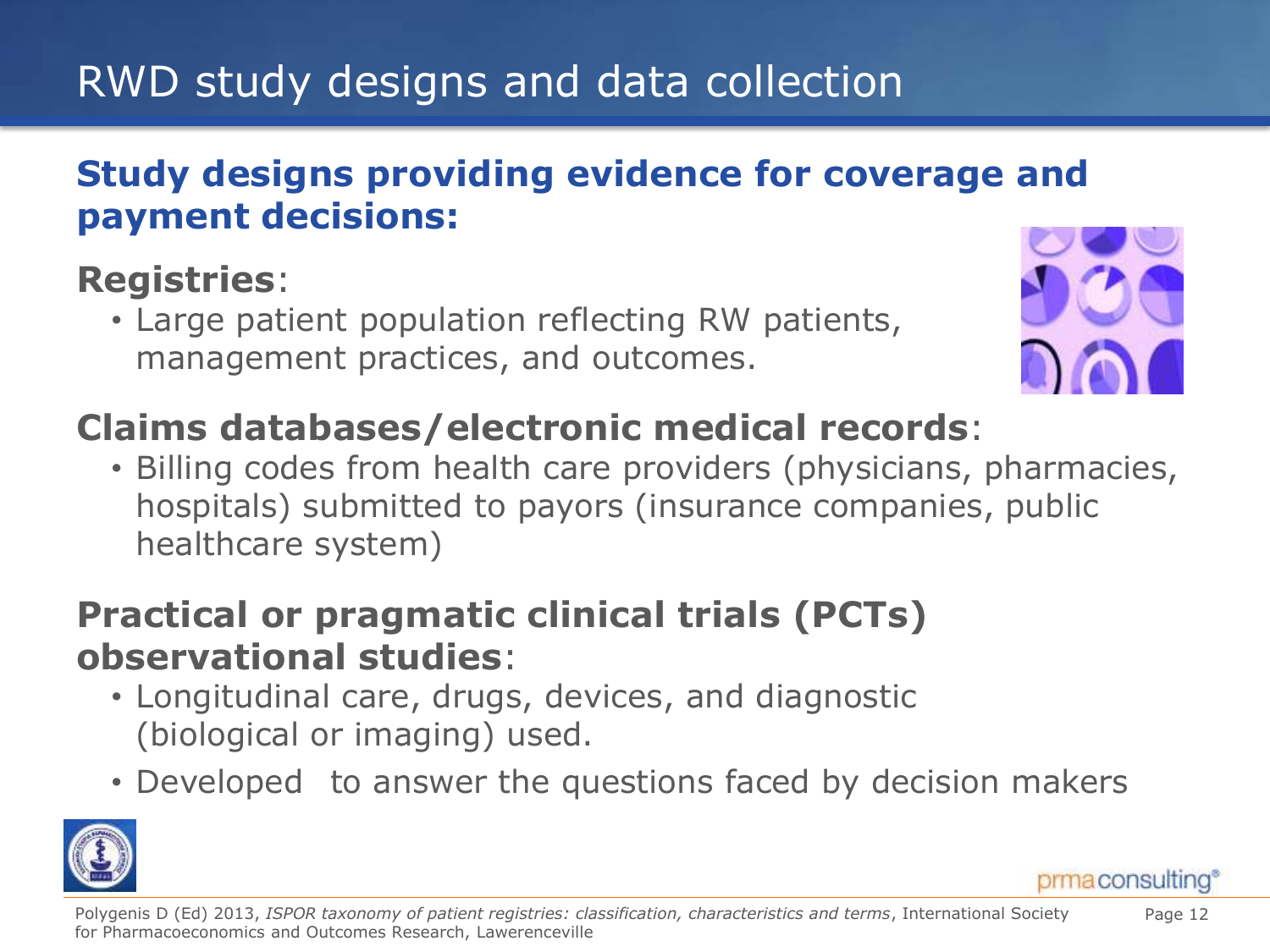# RWD sources and types





prma consulting®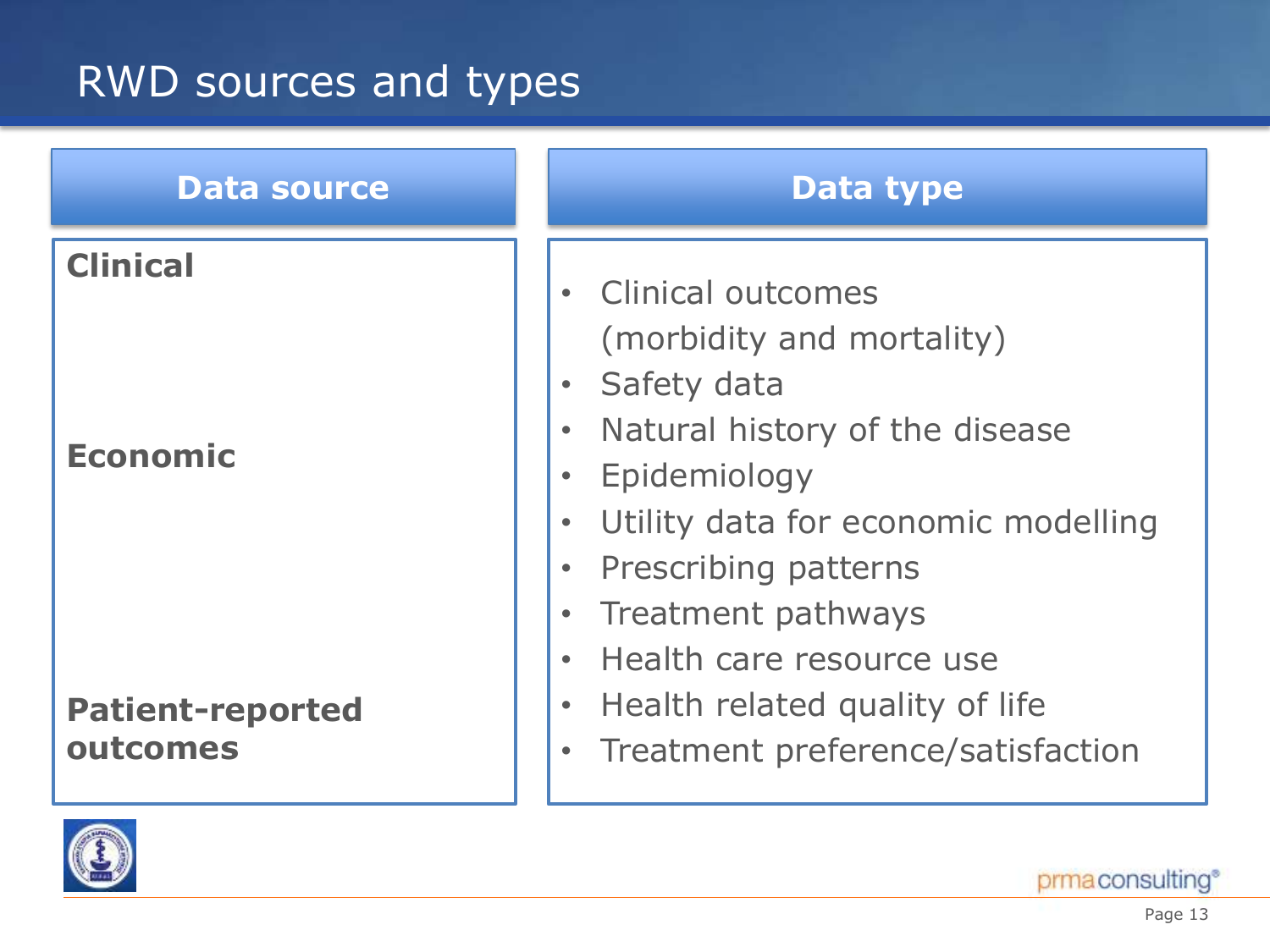# Supply of RWD (international examples)

#### **National payor systems database size**

National Health Service's *Clinical Practice Research Datalink (*20% UK population; anonymized patient records in primary care)



*Nationella Kvalitetsregister* (nationwide; 80 national registries covering diagnosis, treatment, outcome measures in various therapeutic areas)



*BARMER GEK* statutory health insurance (13% German population; records outpatient physician and pharmaceutical claims)

#### **Private payors and integrated systems examples**

Studies have linked inpatient and outpatient electronic medical records with claims  $\equiv$  among the following datasets:

- *Wellpoint's HealthCore* (34 million lives across 14 states)
- *Kaiser Permanente* health plan (9 million patients across 8 states)

#### **Clinical IT systems providers examples**

Allscripts and GE both offer access to de-identified clinical datasets on millions of patients via electronic health records systems (although limited longitudinally).

Clinical information systems in the US cover about 65% of hospitals and 35% of physicians' offices.



prma consulting®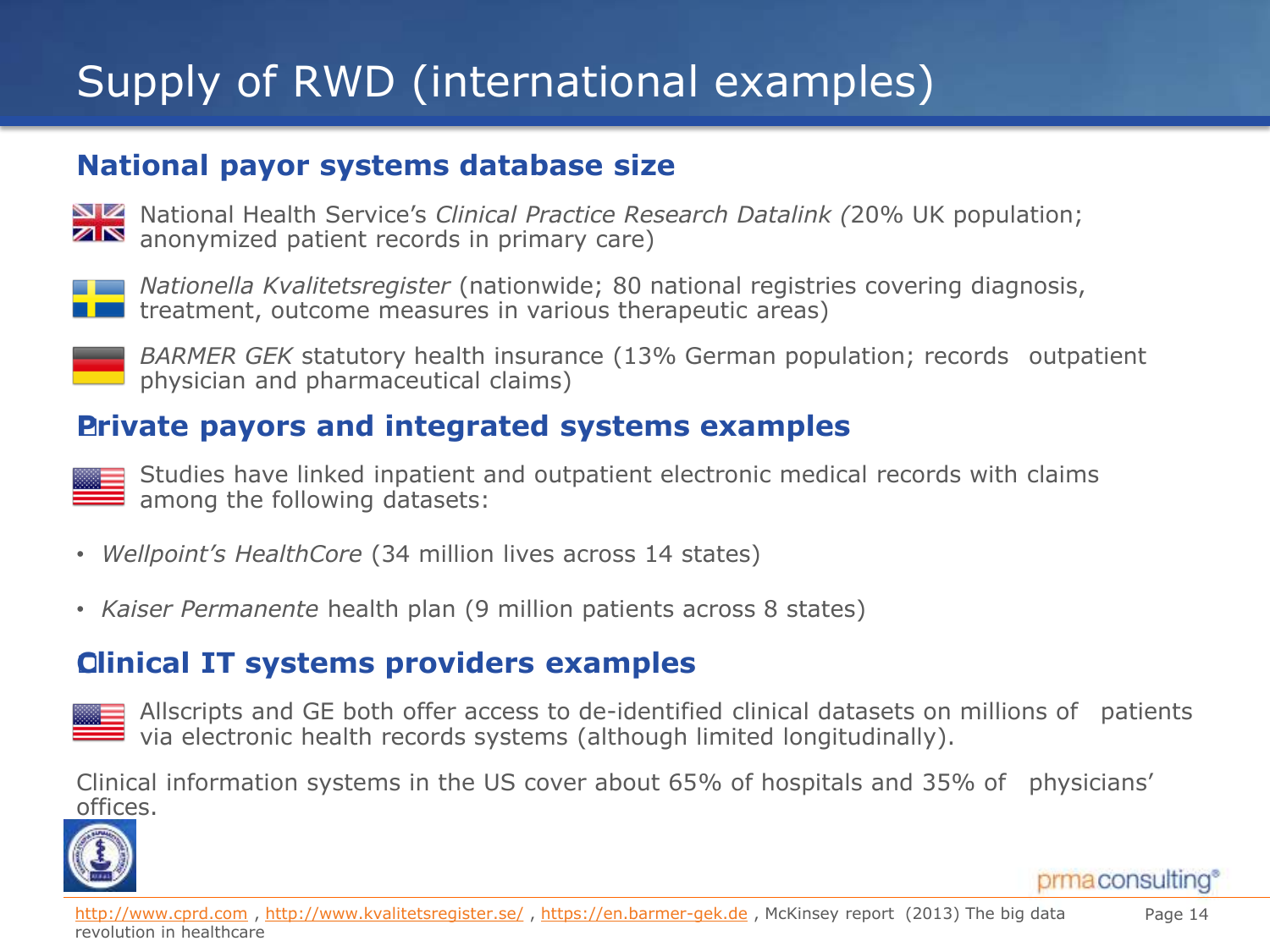# Science-based information in the real world setting

#### **Scientifically valuable information that meets real world needs**



#### **Observational studies provide an opportunity for the science to yield commercial value at pre- and post-approval phases:**

- Ethics approval when necessary
- Use of pre-defined statistical analysis plan
- Validation of instruments or questionnaires from experts (clinical, health economics)

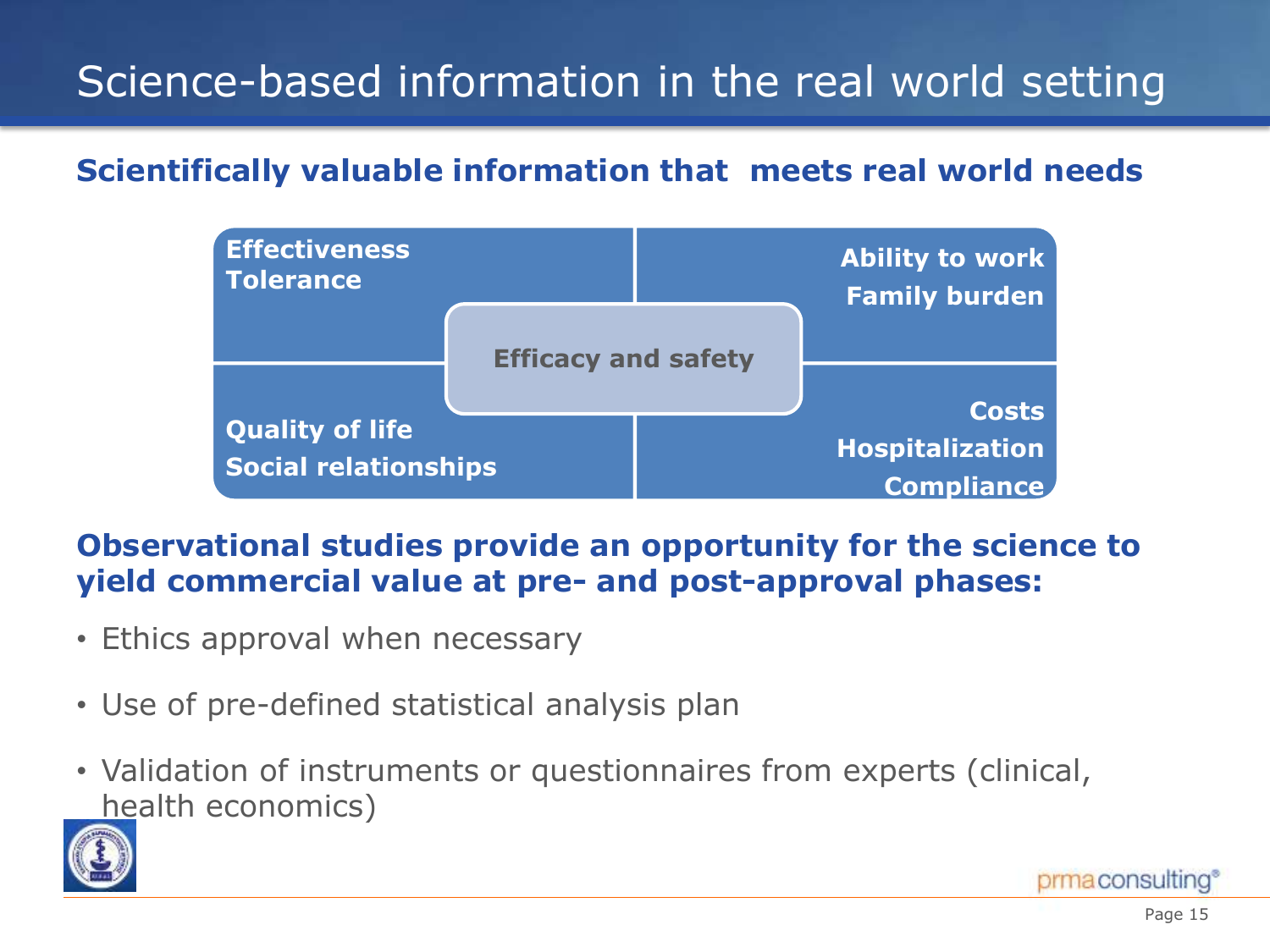# **Contents**



## 1.Background

- Product lifecycle and value
- HTA requirements
- Pre-approval stage RWD
- Post approval stage RWD
- RWD study designs
- Sources of RWD

## **2.Examples of RWD use**

- Pre-approval
- Post-approval
- Niche segments

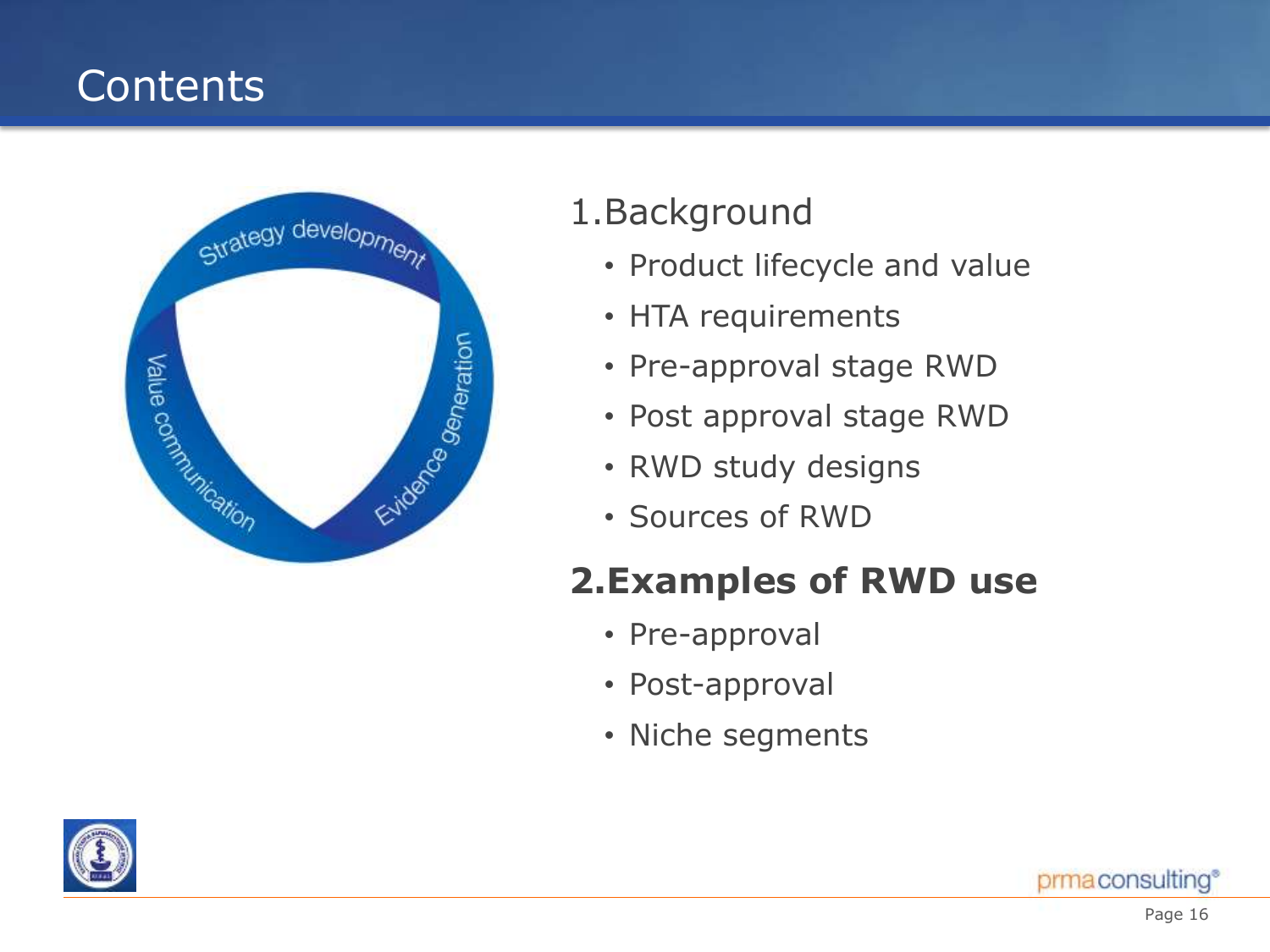# Examples in P&R (pre-approval)

## **1. Extrapolation of survival data based on RWD (costeffectiveness models)**

• Cost-effectiveness models can incorporate RWD (survival) (e.g., US SEER registry database, >60,000 patient records, for long term survival



## **2. Costs of adverse events**

- Primary research with clinicians: identifying the resource use for the management of SAEs (inpatient, outpatient)
- To be used for budget impact and cost-effectiveness analyses

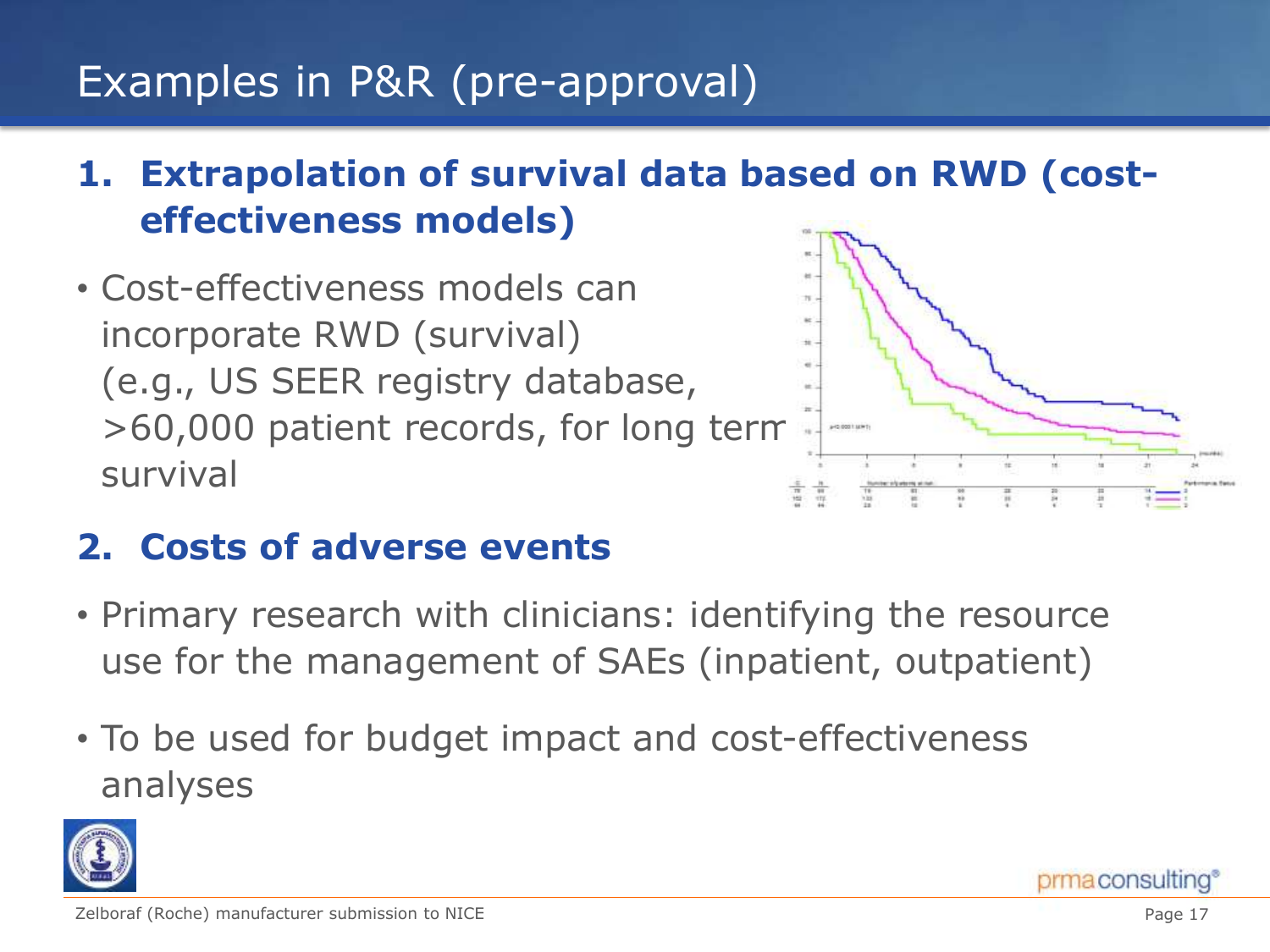# Examples in P&R (pre-approval)

#### **3. Treatment pattern surveys in oncology**

Practicing clinicians in individual markets globally are surveyed in order to collect RWD on:

- current use of different treatments and standard of care (comparators)
- factors that influence treatment decisions (guidelines, biomarkers, line of treatment)
- treatment setting (hospitals, private office, residential)
- patient selection and definitions, including subpopulations
- adherence to treatment guidelines



PRMA Consulting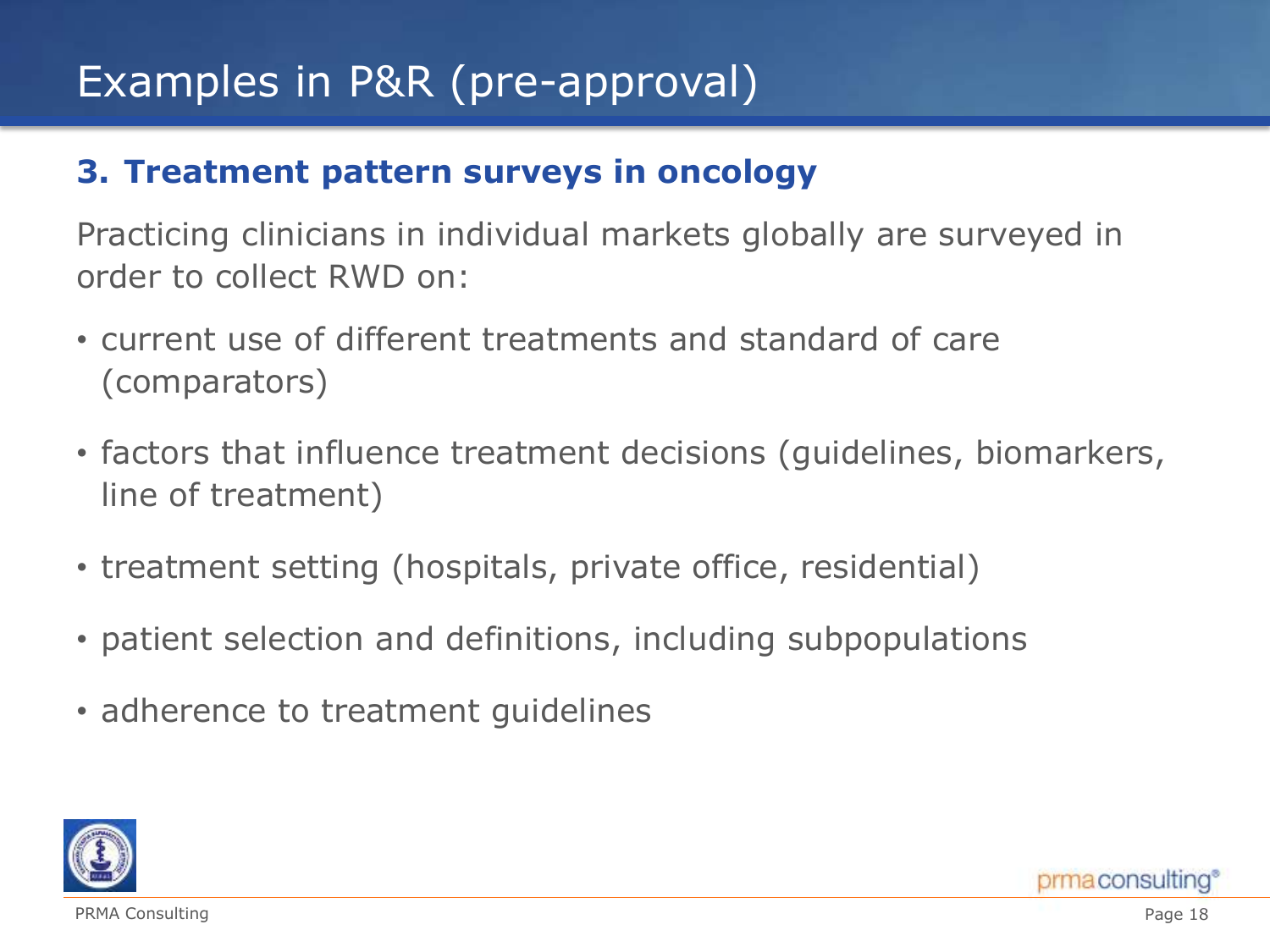## Examples in P&R (pre-approval) Treatment patterns survey

#### **Current management of advanced melanoma:** a European perspective

#### **Background**

- Melanoma is a new but serious subtype of sion cancer that can infiltrate deep side layers. and commonly metal-bative.
- Missions was accounted for bease than 5% of still research instead in a substitute develope 18 Melancyra affects all apez however, 38% of affected patients are less than 55 years of ape."
- This make one of significantly affect with productivity and impact daily life. Median survival of patients with adversed (annexedable or metapholic) melanoma is less
- than 1 year."
- Conventional chemotherapy does not provide any survival benefit for paleets with a<br>advanced makesons and, until mostly, patteria han bose trained primarily with pallative<br>chemotherapeutic agents such as decarbatine and te
- Two new fargeted agents, tplimumab and versuralnels, have been approved in the ELI within The most is severe for the insufrment of advanced maispropres in actuals: both have been aboven to improve survival. During the period of the study they had the tolicateric indications:
- lpilmumab treatment of advanced (unmerclable or metaplatic) melations in solution who have received prior therapy
- Verschieds tradment of patients with SRAP mutation-positive annuactable or trade date makercine

#### Aims

The aims of the chick were to understand how advanced measureme to currently being traded and to investigate circulate' perceptions of the armet need in the treatment of advanced.

#### Methods

- A web-based survey of clinicians was designed to collect information about the treatment of advanced realatoms in France, Germany, Italy, Spain, and the UK. The survey covered the following themes.
- Instruct model for use
- drugs used for different stages of disease and/or for first, ascored, and third lines of **Insurance** - respondents' perceptions of the torues of greatest concern in the management of
- schonced make one The moves was developed in collaboration with leading procedures experienced in the
- treatment of advanced melanoma and was validated by one or two climicians in each country. In total, 150 circulars (30 to each country) were recruited (no more than three from the came
- hospital or center). The inclusion orthers were as follows: . dematisioglet or creatioglet prescribing pharmaceutical therapy and board-certified or
- accredited in their opecially - at least 3 years' experience in their current role.
- traited at least 13 patients with advanced malanoma (AJCC) criterial in the preceding 12 months
- The surveys were conducted between August and November 2012

#### Results

- . Most (40%) of the respondents were snookiglatic, 3% were derrostologists. Respondents had an average of 12.5 years' experience in their current for a similari role. . Detecting th materials recommended shout 20% of the total care or may be did not should
- and naporderis had treated an awhips of 64 patients with advanced measures during the 13 months prior to completing the survey

#### Pharmaceutical therapy for advanced melanoma

- Pharmacautical thirapy was the predominant treatment for advanced meteorona (Figure 1).
- The majority of patients with stage W melancemain France (81%), Germany (02%) and Spain. (79%) ware treated with pharmaceutical therapy, compared with 70%, 10%, and 70% of patients with stage it doware in these countries, nespectively (Figure 1).
- · While about third, of patients with stage 3/1 diseases in take and 70% of patients in the UK nosived pharmaceutical therapy, only 54% and 52% of patients with stage ill-closess. mepactively. did su.
- . Approximately Striv of patients with advanced melancing who noveled first-line treatment subsideredly mostered a second free few received third-line thereby (ranging trom 6% as the LIK to 17% in Germany and Frances



. Most responderts had used iplimumab and versuralistic for the treatment of advanced createments in the 12 months prior to completing the survey. The bighest proportion of clisicisms<br>who had done so was in the UK (AP to infirmanab, 90% were railwids) the lowest proportion was in Span (63% iplimumab, 70% versunderib) (Table 1).

|               | Table 1 Temavings of exponder to it is an own travely with exponence of using plimarval and versionlent |  |  |
|---------------|---------------------------------------------------------------------------------------------------------|--|--|
|               | France Carmany                                                                                          |  |  |
| Vermunsbenits |                                                                                                         |  |  |
| bilmento      |                                                                                                         |  |  |

Note that single Western and the pollential of their linear contactors.

- . Decephative was the most contrastly used drug in first-line traditional of patients with adverted makerons. The magn extended properties of patients treated with departments In first line nanged from 25% in italy to 54% in the UK (37% in Germany; 44% in Frience; SON in Spaint Figure 2).
- Informate was the most comment used drug to ascend-the therapy in France (L1%). Germany (2015), and the UK (1215), attrough a wide range of other drugs were also coad Figure 25
- . Venunderib is only indicated for turnors carrying the ERAF V600 mutation: the prevalence of patients with this type of melanoma is thought to be about 50%." Versundersbreas used for first-line therapy in an extimated 20% of patients in the UK, 19% in France, 19% in Germany, and 9% in Spain and Rely (Figure 2).

Ream 2 Ong us in the frid-line entitected-line instruct of adversed makeuma biages it and M

Etwartwee Eleventric Ethiopian Ethiopiania Ethiopiania



This Chaud guideline converted why in a cloud hid in paints will commission above a newlear of built.<br>Analong Advanced in the low and in rejoined through an in program. The reported we of generals in the time<br>Analong Advan

Unmet need

- . Ownal, toxicity and tokestidity of traditional was the must commonly metitoned toxes homrespondents (mean 47% across all countries) in the management of advanced melanoma. across all five countries; France (S7%), Germany (Kö%), Taly (50%), Spain (50%) the UK (37%) Figure 3).
- Limbed treatment effectiveness was clied as an usmal read by 30% of tesponderity in Francis, Germany and Spain, and 97% in Talk, limited brashment collects was the top a most becausely clod by close any in the UK (Siris).
- A considerable proportion of clinicians from France, Germany, Spain, and the UK identified poor survival as a key concern in the treatment of advanced melanoma (France 17%) reporcions: UK 30%, Germany 27%, Spain 20%).

Ream 3 I coups in the insering infectious of malangers rest if became closely closely at the



#### **Conclusions**

- . The majority of clinicians surveyed had experience of using iplimiumati and versuratients in patients with advanced melenome.
- · Despite aspertence with iplimatrais and wemaniteds, clinicares highlighted a member of liques that remain in the brustment of advanced melanoma, suggesting that unreal read complete nepores, prolong insatment-trabased response, increase the number of patients surviving long term, and decrease seems treatment traichtes:

#### References 4. Bably City and is Clay Creational, he state-to C. Annaham Cannas St.

| a. Raya (2), and Cit Career I City need 44. First                                                   | 7: Santas C. anal Chronicopat 2011, 10: 0-24                                                                               |
|-----------------------------------------------------------------------------------------------------|----------------------------------------------------------------------------------------------------------------------------|
| 4. Parkey 12 and 12. DIRTS Mill States at 4.<br>in Halefy C.M. at al. 272kg Crews added: the number | A Mexiconal R of of Civil Ray Change (Spreaked dates 14) (21-66)<br>In Figure 27, at al. 4 Engl J. Mail debty suit downer. |
|                                                                                                     |                                                                                                                            |

This poster was presented at an international conference in 2015

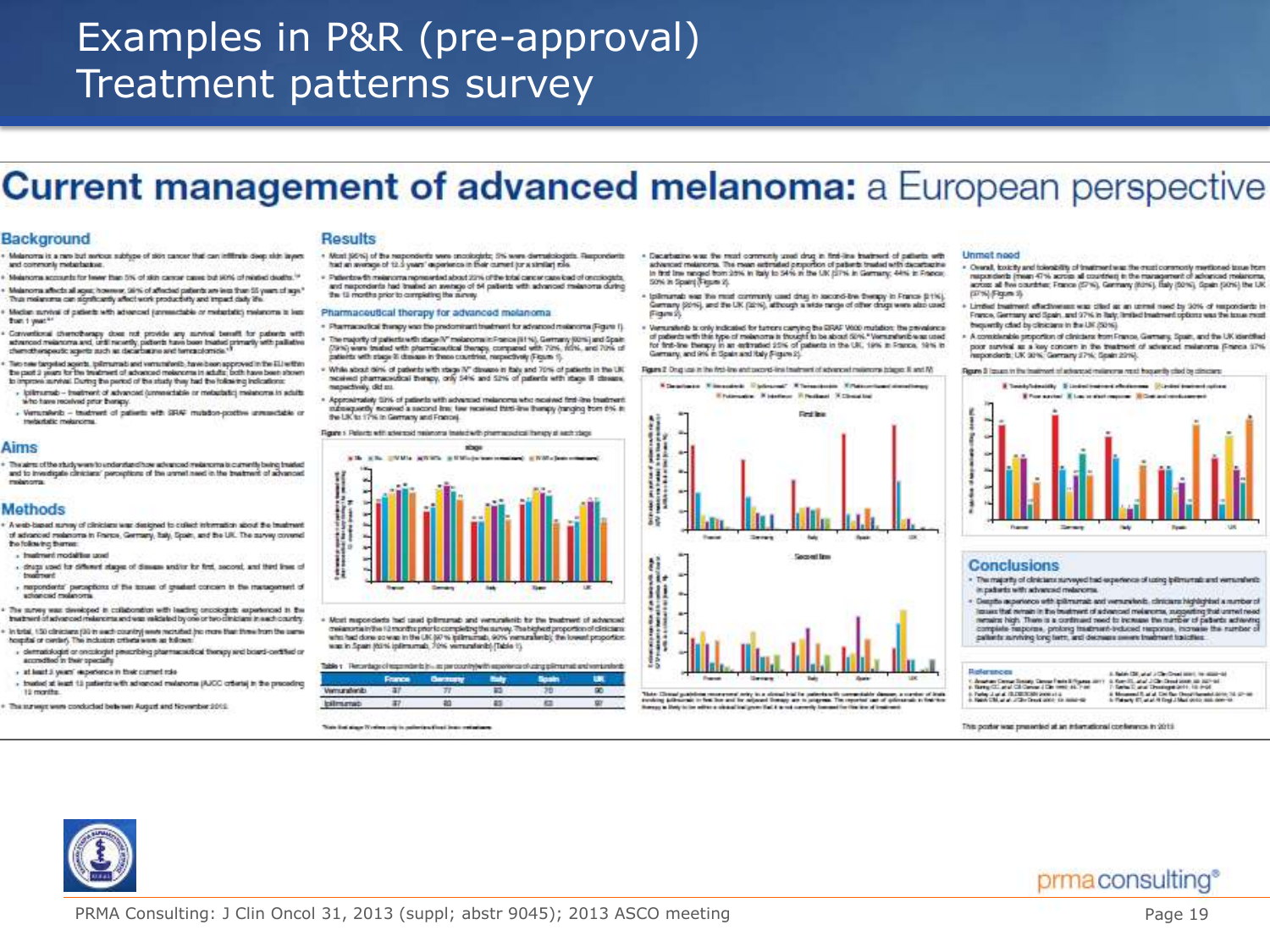# Examples in P&R (post-approval/market)

#### **1. Maintain preferred formulary status (osteoporosis):**



#### **2. Challenge and defend efficacy of product class (insulin analogues)**

In 2010 long-acting insulin analogues were excluded from reimbursement list



#### Elery T, Hansen N 2012 *Pharmaceutical lifecycle management: Making the most of each and every brand*, Wiley, New York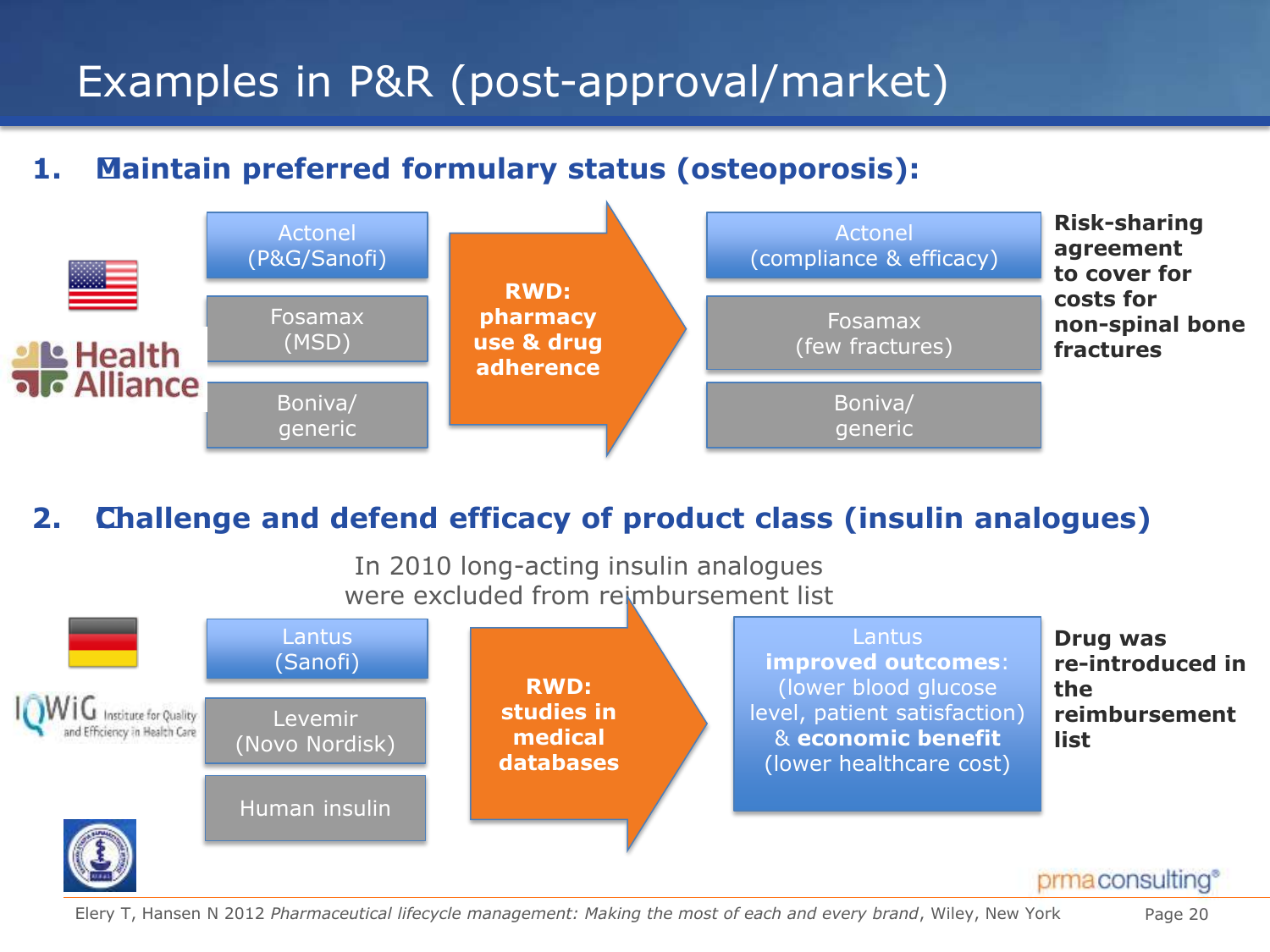# Case studies in P&R (post-approval/market)

#### **AstraZeneca PATHOS retrospective observational registry study in moderate to severe COPD:**



**Results:** Budesonide/formoterol more effective than fluticasone/salmeterol in preventing COPD exacerbations. Use of former appears to reduce hospitalization, emergency visits, and use of oral steroids and antibiotics.



prma consulting®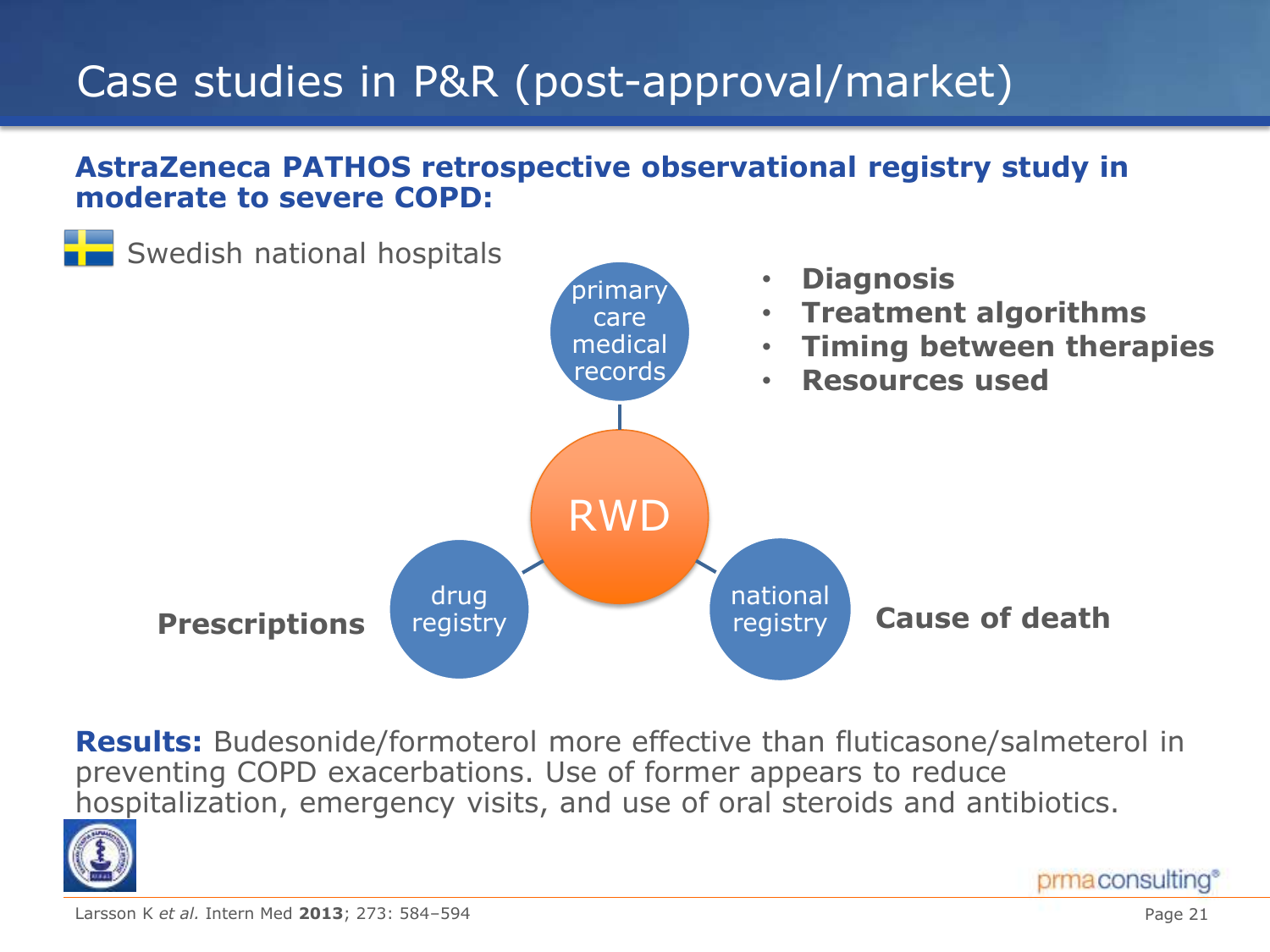# Niche market segments

#### **Orphan drugs: limited clinical data lead to reliance on RWD**



Example: ZonMW (the Netherlands) funds hospital care based on the conduct of outcomes research studies, and re-evaluation after 4 years by CVZ

### **Companion diagnostics: different reimbursement models**

(e.g., Payment for Tx/Dx provided there is RWE on clinical benefit)



- Example: PBAC (Australia) has developed a clear set of guidelines to assess Dx:
- •prevalence of a true positive biomarker in the population likely to receive the test

•linked evidence available of the test's impact on patient health outcomes

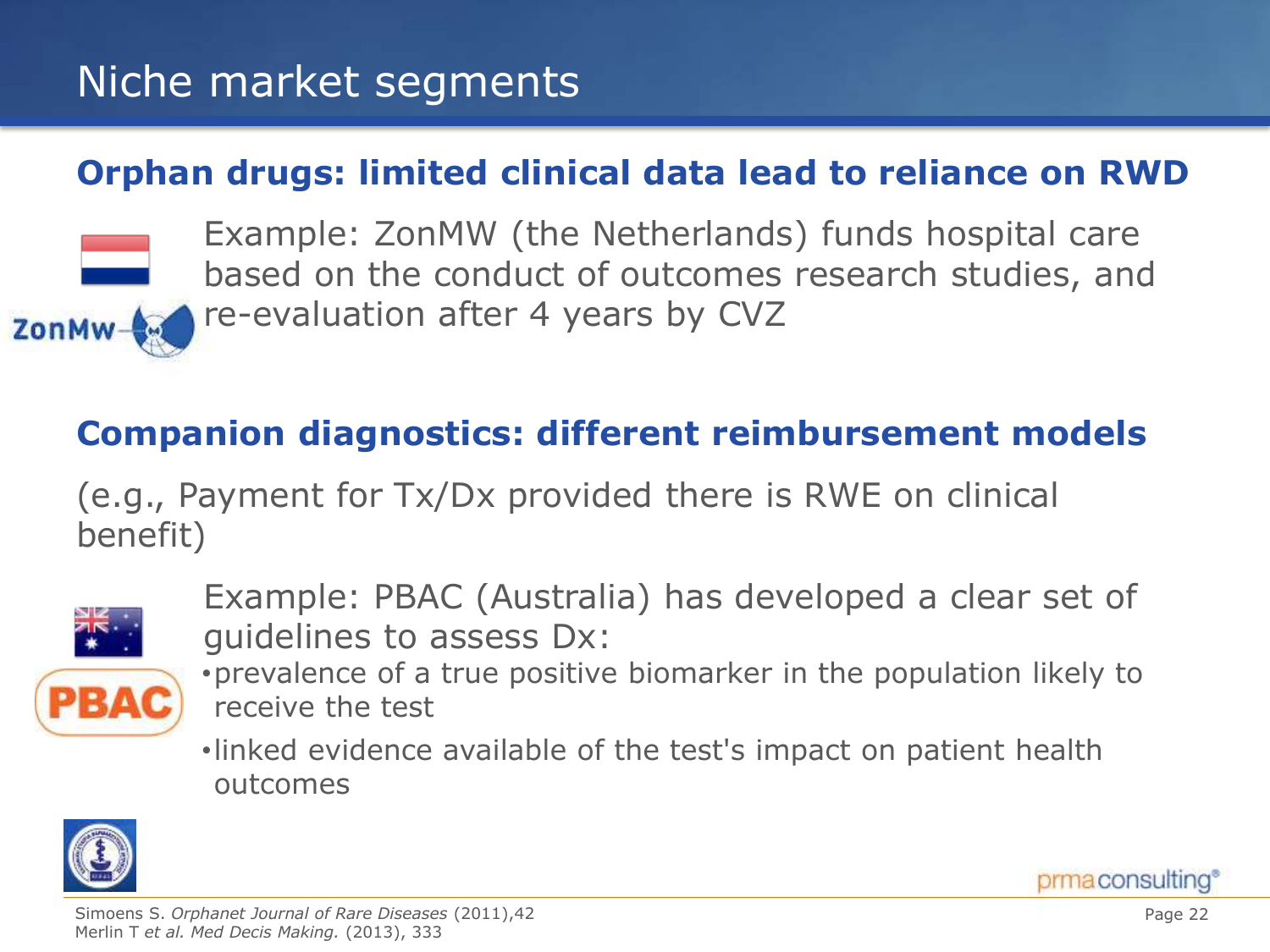# Summary of presentation

- RWD are widely used for pricing and reimbursement decisions
- Clinical, economic and PRO RWD are essential for decision-making
- Pre- and post-approval RWD oriented projects support value claims throughout the product lifecycle





prma consulting®